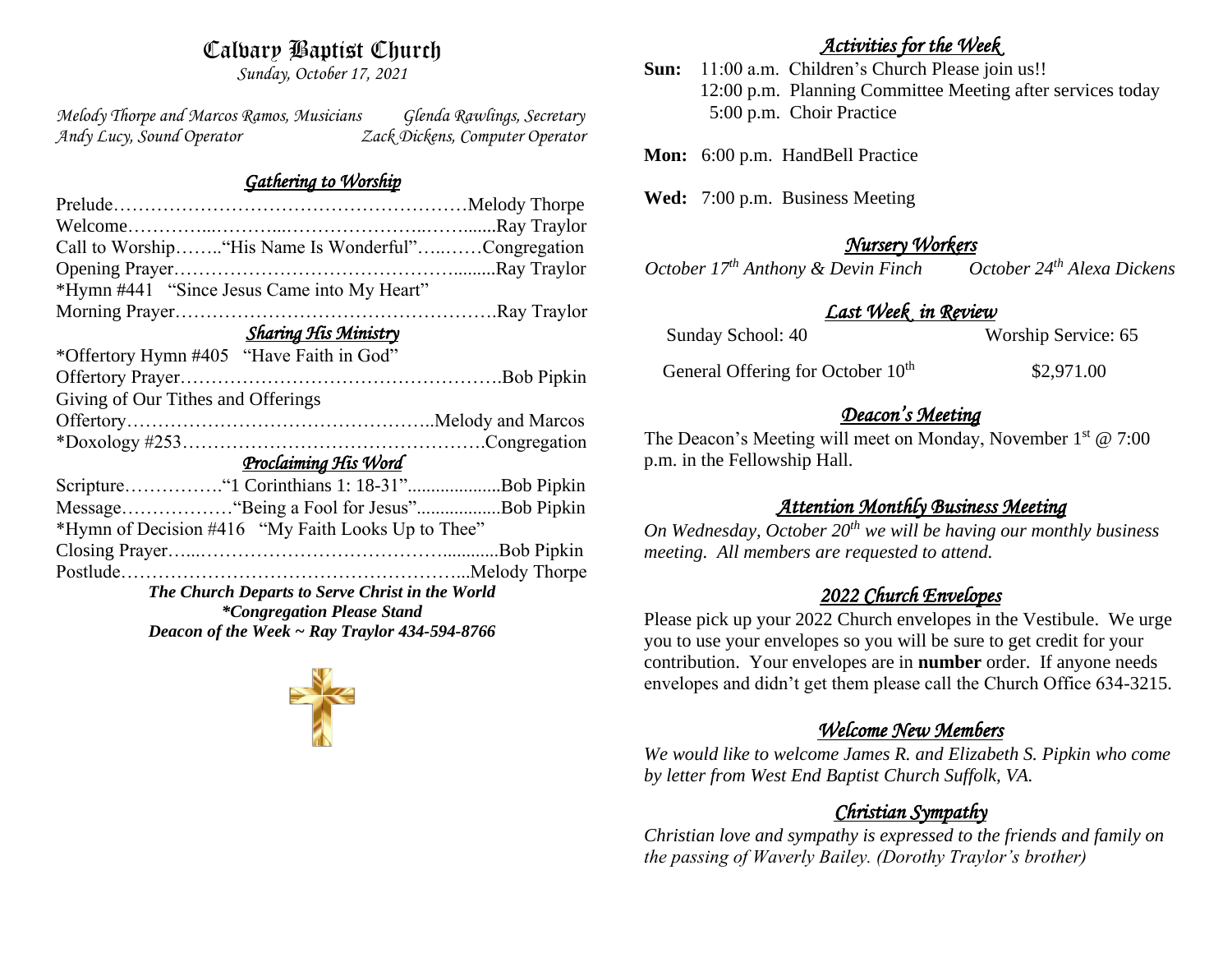## *Planning Committee Meeting*

The Planning Committee will meet **today after services** @ 12:00 p.m. in the Church Fellowship Hall. The following people are on this committee: Mike Allen, Pat Callahan, Ray Traylor, Dale Jones, C.D. Jarratt, Diana Blick and Randy Gillam.

## *SHOEBOXES UPDATE*

We met and we sorted all of the items we have on hand for our ShoeBoxes. There are certain items that we are in need of and those Are Coloring Books and Soap. Ivory Soap is good because it floats and is \$3.60 for 10 bars at Roses on Wednesdays. We also need Hair Brushes, Combs, Necklaces, Bracelets, calculators and we have NO FLASHLIGHTS. These can be found at Walmart for \$1.00 and the battery is included. We were fortunate this year to have a huge donation of items donated to us from Bobby & Susan Smith. Now if we can get your help in purchasing these items we will be ready to pack #300 Shoeboxes and send them to these Countries and let these children learn about Jesus and give them hope. As always money donations are Welcome and greatly appreciated for shipping costs. Our Packing Party for everyone is set for Sunday, Oct. 24<sup>th</sup> so Mark your calendars. Thanking you in advance. Sincerely, Edward & Kay Bryant

## *Other Donations*

*Given in memory of Lorene Ferguson by: Young @ Hearts Main Street Baptist Diane Taylor*

> *Blessings for Eddie Taylor: Marshall & Diane Bailey*

> *Blessings for Linda Bailey: Marshall & Diane Bailey Church Office: 634-3215*

*Church Email: [calvarybc1@verizon.net](mailto:cbcemporiaoffice@gmail.com)*

*Church Website[:www.calvarybaptistemporia.org](http://www.calvarybaptistemporia.org/)*

*Bob Pipkin Email: [jrpipkin3@gmail.com](mailto:jrpipkin3@gmail.com) and Cell: 757-418-1243*